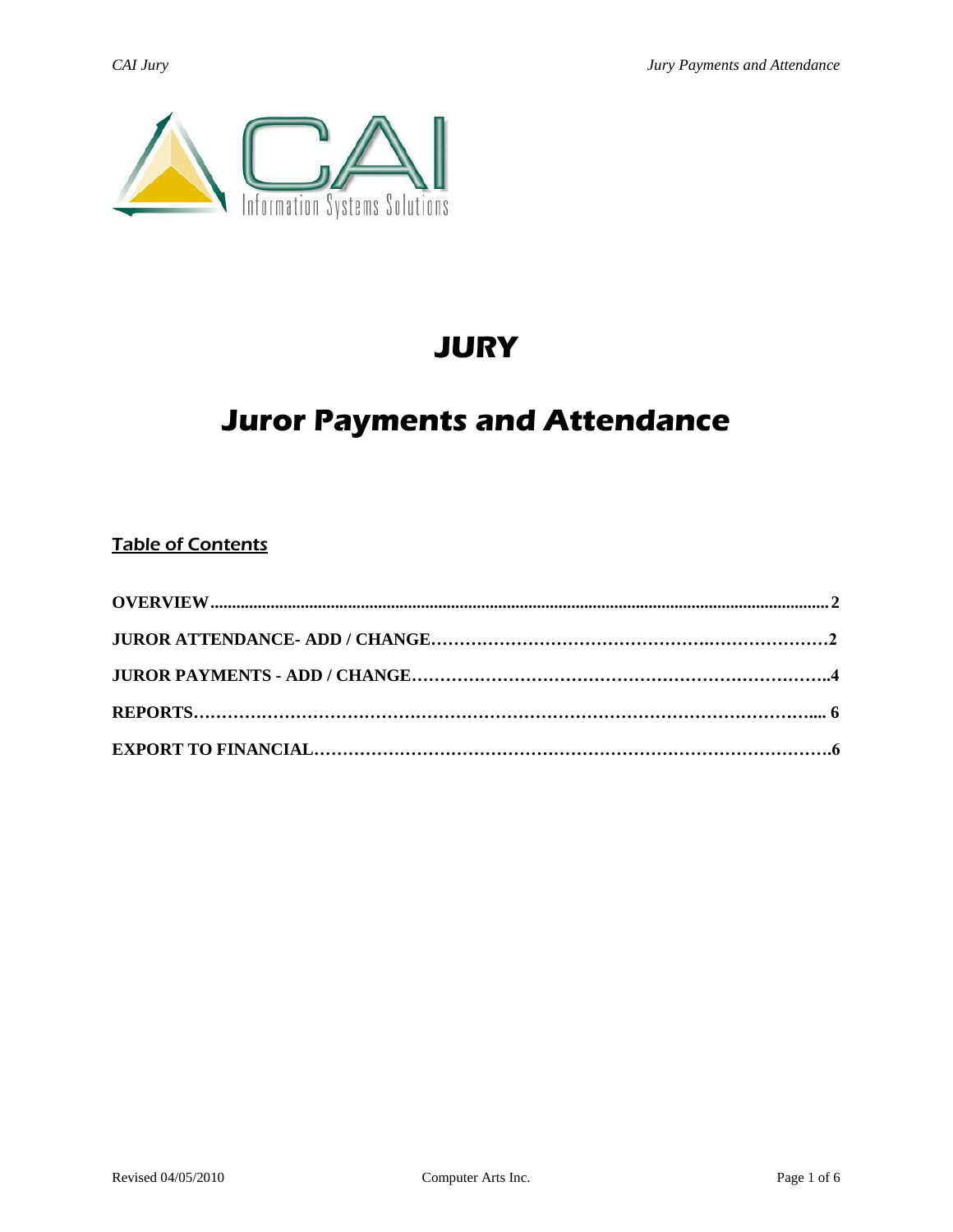# **OVERVIEW**

<span id="page-1-0"></span>Once the Jurors have completed the jury service and their status says "Completed", you can create the payments to be issued by the clerk.

Before the Payments can be created, the Attendance for the jurors needs to be entered. You can enter Attendance as a Mass Attendance entry, or you can enter individually. After entering in the Attendance, you can create the payments to the jurors. The payments can be created as a Mass Payment entry, or you can create them individually. After the Attendance and Payments are entered, you will run a payment report to verify that the payment information is correct. Next, you will export the payment information to the Financial clerk to process the payments.

# JUROR ATTENDANCE

## Add Attendance

Open the Docket you are working with.

#### To do a **Mass Assign Attendance**:

- 1) In the *List Docket Jurors* window, enter the number of Full Days and/or Half Days for the hearing.
- 2) Highlight Jurors
- 3) Select the Attendance button. This will populate the Attendance columns for each juror.

| <b>List Docket Jurors</b> |                                    |                   |                       |                          |                          |                  |                 | ⊠                   |
|---------------------------|------------------------------------|-------------------|-----------------------|--------------------------|--------------------------|------------------|-----------------|---------------------|
| Docket #                  | $2010 - 1 - 2$                     | Docket Type       | <b>District</b>       | ÷.                       |                          |                  |                 |                     |
| Judge #<br>6              | COLLIN W. LUKE                     |                   |                       |                          |                          |                  |                 |                     |
| Court Location 1          | Pulled                             | 3/10/2010         |                       |                          | Reporting Date 3/10/2010 |                  |                 |                     |
| Court Room<br>10          | Closed                             | 0/0/0000          |                       | Reporting Time   8:00 am |                          |                  | $\nabla$ Active |                     |
| Sartbyc                   | Mass Assign Attendance             |                   | Mass Assign Payments: |                          |                          |                  |                 | Done                |
| $\bigcirc$ Name           | Attentionce                        |                   |                       |                          | Payment Codes            |                  |                 | Search F4           |
| G.<br>Reporting #         | Full Days $\boxed{0}$<br>Half Days | $\overline{0}$    | Mileage               |                          | Service                  |                  |                 | Refresh F5          |
|                           | Name                               | Reporting #       | <b>Status</b>         | Full                     | Half                     | Trips            |                 |                     |
| BROWER, EVA LOUISE        |                                    | 13                | Completed             | 0                        | $\overline{0}$           | $\boldsymbol{0}$ | 0.00            | $\Box$ View         |
| CHAN, YEE WAN REBEC.      |                                    | 41                | Completed             | 3                        | $\mathbf 0$              | 6                | 30.00           | Copy Docket         |
| BYRNE, LYNNE A            |                                    | 68                | Completed             | 3                        | $\mathbf 0$              | 6                | 30.00           | Copy Selected       |
|                           |                                    |                   |                       |                          |                          |                  |                 | $\Sigma$ In Court   |
|                           |                                    |                   |                       |                          |                          |                  |                 | $\Sigma$ Release    |
|                           |                                    |                   |                       |                          |                          |                  |                 | $\Sigma$ Reactivate |
|                           |                                    |                   |                       |                          |                          |                  |                 | $\Sigma$ Attendance |
|                           |                                    |                   |                       |                          |                          |                  |                 | $\Sigma$ Pay Jurors |
| Juror Info<br>F7          | F <sub>8</sub><br>Voir Dire        | Jurors History F9 |                       | Attendance               | F10                      | Payments         | F11             |                     |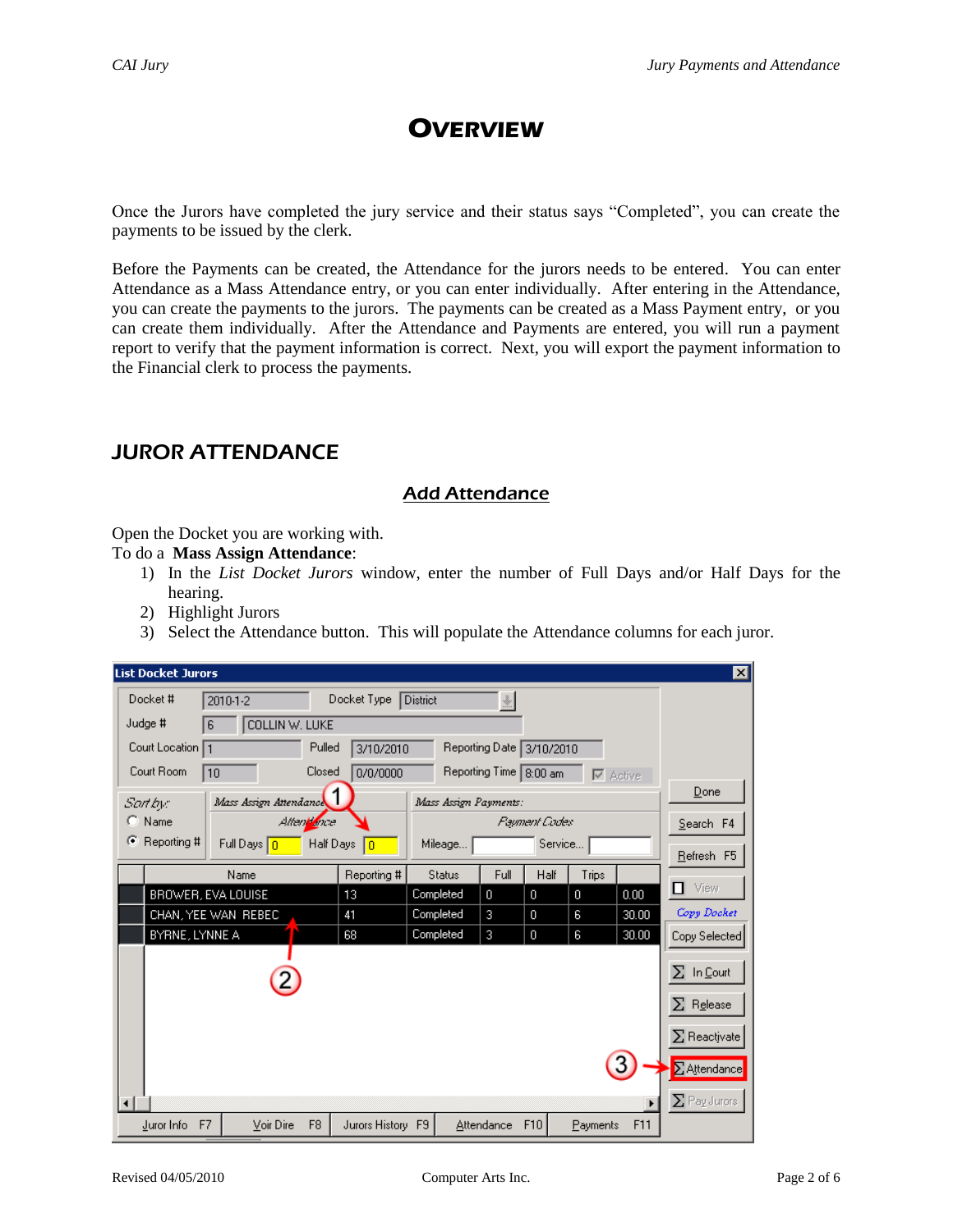### To enter **Attendance individually**

- 1) Highlight the juror from the List Docket Jurors window.
- 2) Select the Attendance button at the bottom of window.
- 3) In the Change Docket Juror window, enter the number of Full Days and/or Half Days of service.
- 4) Select Change to save the change.

| <b>Change Docket Jurors</b> | ⊠                                                                 |  |
|-----------------------------|-------------------------------------------------------------------|--|
| Panel #                     | Change                                                            |  |
| Docket Control #            | 12<br>Cancel                                                      |  |
| Reporting #                 | 13                                                                |  |
| Name                        | Help<br>BROWER, EVA LOUISE                                        |  |
| Court Location              | Refresh<br>MADISON COUNTY                                         |  |
| Full Days                   | Status<br>Completed                                               |  |
| Half Days                   | Default Distance 8<br>Distance from Home to Court House 8         |  |
| Trips                       | Mileage Rate 0.445<br>Mileage Base Distance: 30<br>$\overline{2}$ |  |
| Service Due<br>10.00        | Mileage Due<br>7.12                                               |  |
| Paid Service<br>0.00        | Amount Paid Mileage   0.00                                        |  |
|                             |                                                                   |  |

## Change Attendance

To Change Attendance- From the List Docket Jurors window, Highlight the Juror, select the Attendance button at the bottom of the window and make the changes. Select the Change button to save the changes.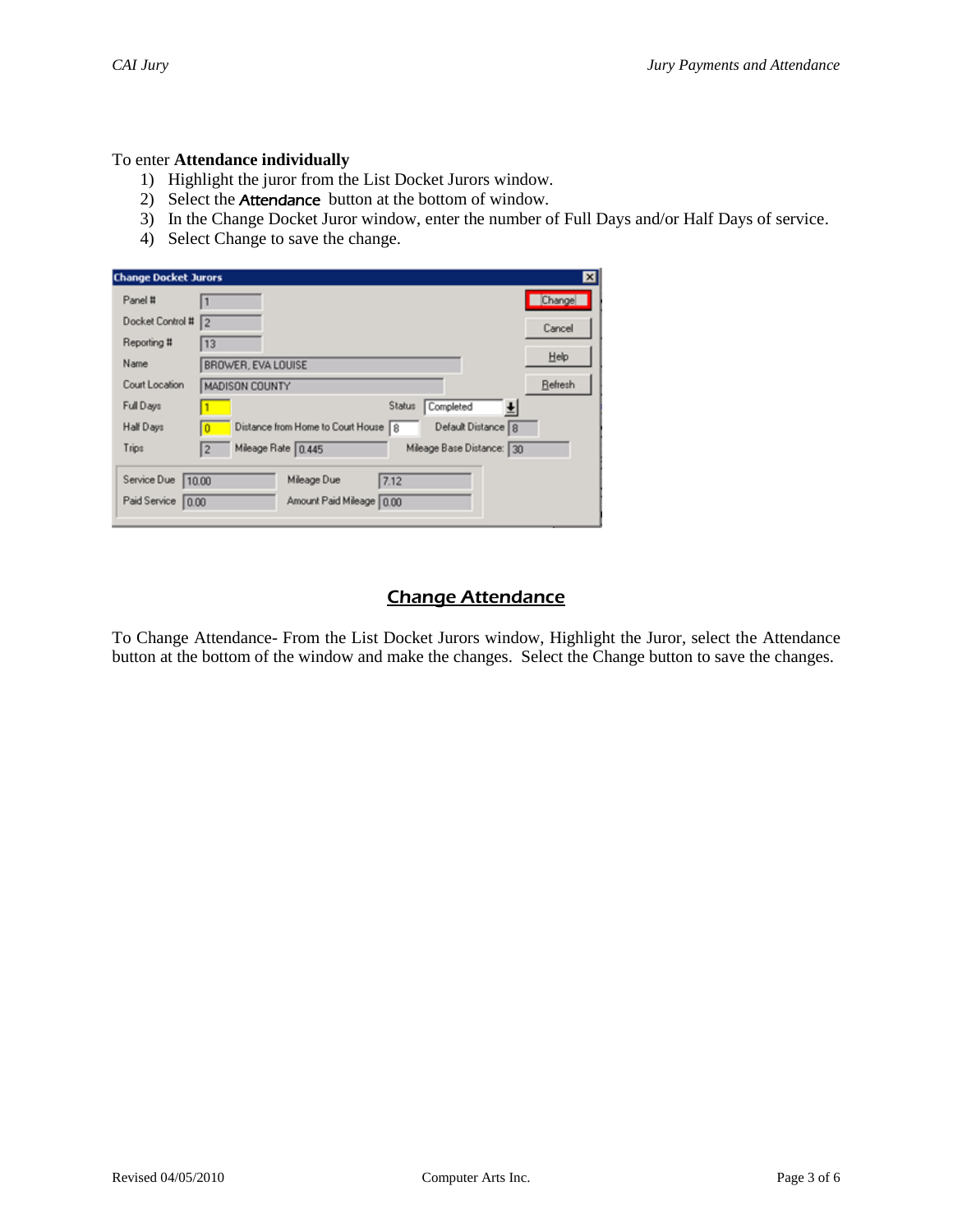## JUROR PAYMENTS

## **Add Payments**

#### To do **Mass Payments**

- 1) Enter the Mileage Payment Code and the Service Payment Code.
- 2) Now highlight all the jurors you would like to pay.
- 3) Select Pay Jurors.

| <b>List Docket Jurors</b> |                             |                   |                       |                          |               |              |                                   | $\vert x \vert$     |
|---------------------------|-----------------------------|-------------------|-----------------------|--------------------------|---------------|--------------|-----------------------------------|---------------------|
| Docket #                  | 2010-1-2                    | Docket Type       | <b>District</b>       | ÷.                       |               |              |                                   |                     |
| Judge #                   | COLLIN W. LUKE<br>6         |                   |                       |                          |               |              |                                   |                     |
| Court Location 1          | Pulled                      | 3/10/2010         |                       | Reporting Date 3/10/2010 |               |              |                                   |                     |
| Court Room                | Closed<br>10                | 0/0/0000          |                       | Reporting Time 8:00 am   |               |              | $\overline{\triangledown}$ Active |                     |
| Sartbyc                   | Mass Assign Attendance:     |                   | Mass Assign Payments: |                          | 1             |              |                                   | Done                |
| $\bigcirc$ Name           | Altendance                  |                   |                       |                          | Payment Codes |              |                                   | Search F4           |
| G<br>Reporting #          | Full Days $\boxed{0}$       | Half Days<br>l o  | Mileage               | <b>MILES</b>             | Service       | <b>SERVE</b> |                                   | Refresh F5          |
|                           | Name                        | Reporting #       | <b>Status</b>         | Full                     | Half          | Trips        |                                   |                     |
|                           | BROWER, EVA LOUISE          | 13                | Completed             | $\mathbf 0$              | $\mathbf 0$   | 0            | 0.00                              | View<br>п           |
|                           | CHAN, YEE WAN REBEC         | 41                | Completed             | 3                        | 0             | 6            | 30.00                             | Copy Docket         |
| BYRNE, LYNNE A            |                             | 68                | Completed             | 3                        | 0             | 6            | 30.00                             | Copy Selected       |
|                           |                             |                   |                       |                          |               |              |                                   | $\Sigma$ In Court   |
|                           |                             |                   |                       |                          |               |              |                                   | $\Sigma$ Release    |
|                           |                             |                   |                       |                          |               |              |                                   | $\Sigma$ Reactivate |
|                           |                             |                   |                       |                          |               |              | $\mathbf{3}$                      | $\Sigma$ Attendance |
|                           |                             |                   |                       |                          |               |              |                                   | $\Sigma$ Pay Jurors |
| F7<br>Juror Info          | F <sub>8</sub><br>Voir Dire | Jurors History F9 |                       | Attendance               | F10           | Payments     | F11                               |                     |

#### To add **Payments Individually**-

- 1. Highlight the juror from the List Docket Jurors window.
- 2. Select the Payments button at the bottom of the window.
- 3. In the List Juror Payment window select the Add Jurors Payment button on the bottom left of the window. This will take you to the Add Juror Payments window.
- 4. Select Mileage, Service, or Other. Enter the Payment Type Code and the Amount.
- 5. Select Add to save the payment.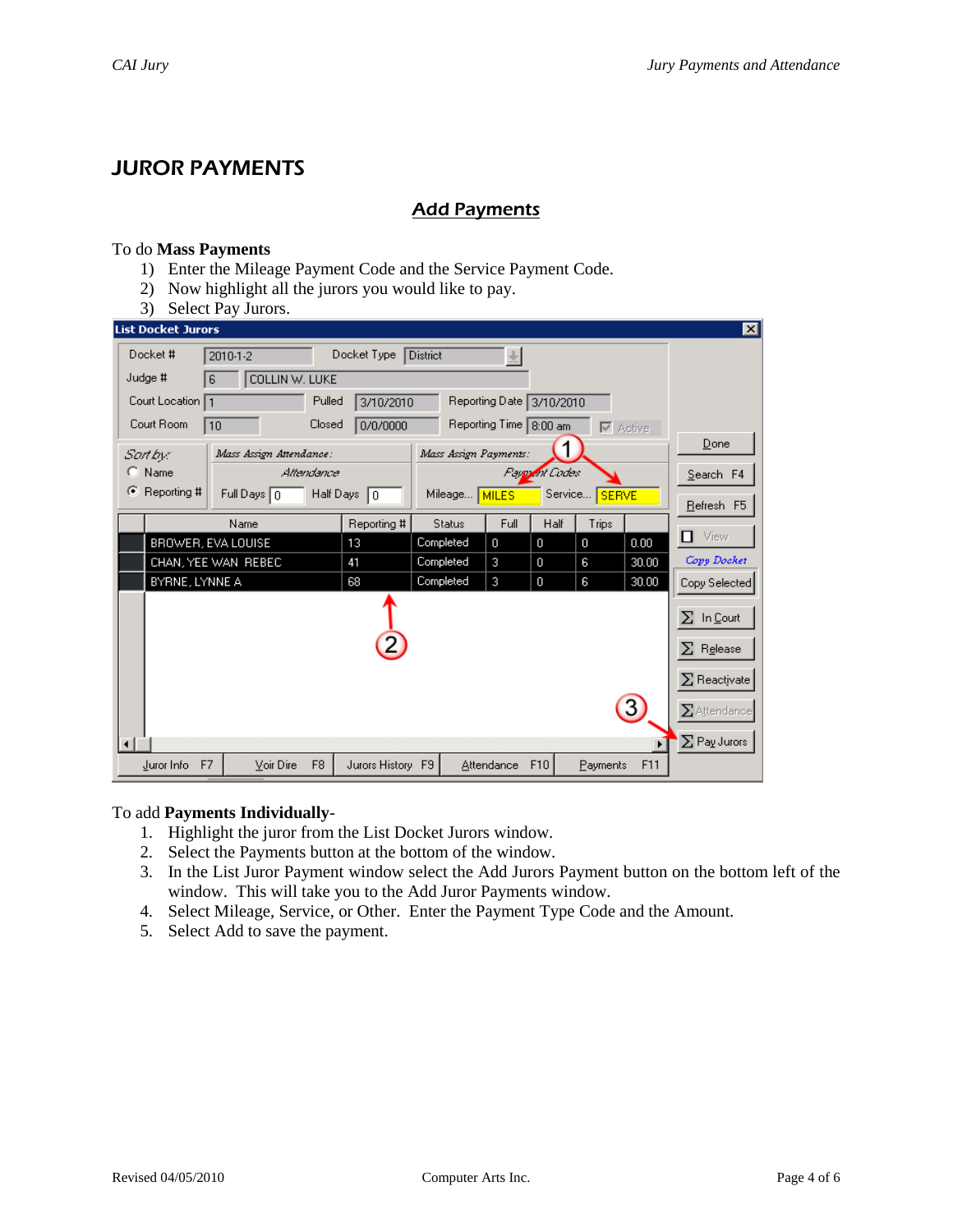| <b>Add Juror Payments</b> |                                                                 | $\vert x \vert$ |
|---------------------------|-----------------------------------------------------------------|-----------------|
|                           |                                                                 | Add             |
| Panel #                   |                                                                 | Cancel          |
| Docket Control #          | $\overline{2}$                                                  |                 |
| Reporting #               | 13<br>Mileage                                                   | Help            |
|                           | Is this Payment for the Mileage, Service or Other?<br>C Service | Refresh         |
|                           | o<br>Other                                                      |                 |
| Payment Type Code         | SERVICE PAYMENT TYPE<br><b>SERVE</b>                            |                 |
| Amount                    | 10.00                                                           |                 |
| Donating Jury Fees?       |                                                                 |                 |
| Donate To 0               |                                                                 |                 |

### Change Payments

You will need to Remove the Juror Payment first, then Add Juror Payment again correctly, you cannot change or modify a payment.

- 1. Highlight the Juror from the List Docket Jurors window.
- 2. Select the Payments button at the bottom of the window. You will be in the List Juror Payments window.
- 3. Select Remove Juror Payment.



4. In the Delete Juror Payment window, select the Delete button. Now Add Juror Payment. See instructions above to Add Individual Payment.

| <b>Delete Juror Payments</b>      | $\overline{\mathbf{x}}$     |
|-----------------------------------|-----------------------------|
| Panel #                           | Delete                      |
| Docket Control #                  | Cancel                      |
| Reporting #<br>58                 |                             |
| 2651<br>Payment Transaction #     | Help                        |
| Amount<br>83.01                   |                             |
| Payment Type Code<br><b>SERVE</b> | <b>SERVICE PAYMENT TYPE</b> |
| C Mileage C Service C Other       |                             |
| Donating Jury Fees?               |                             |
| Donate To                         |                             |
|                                   |                             |